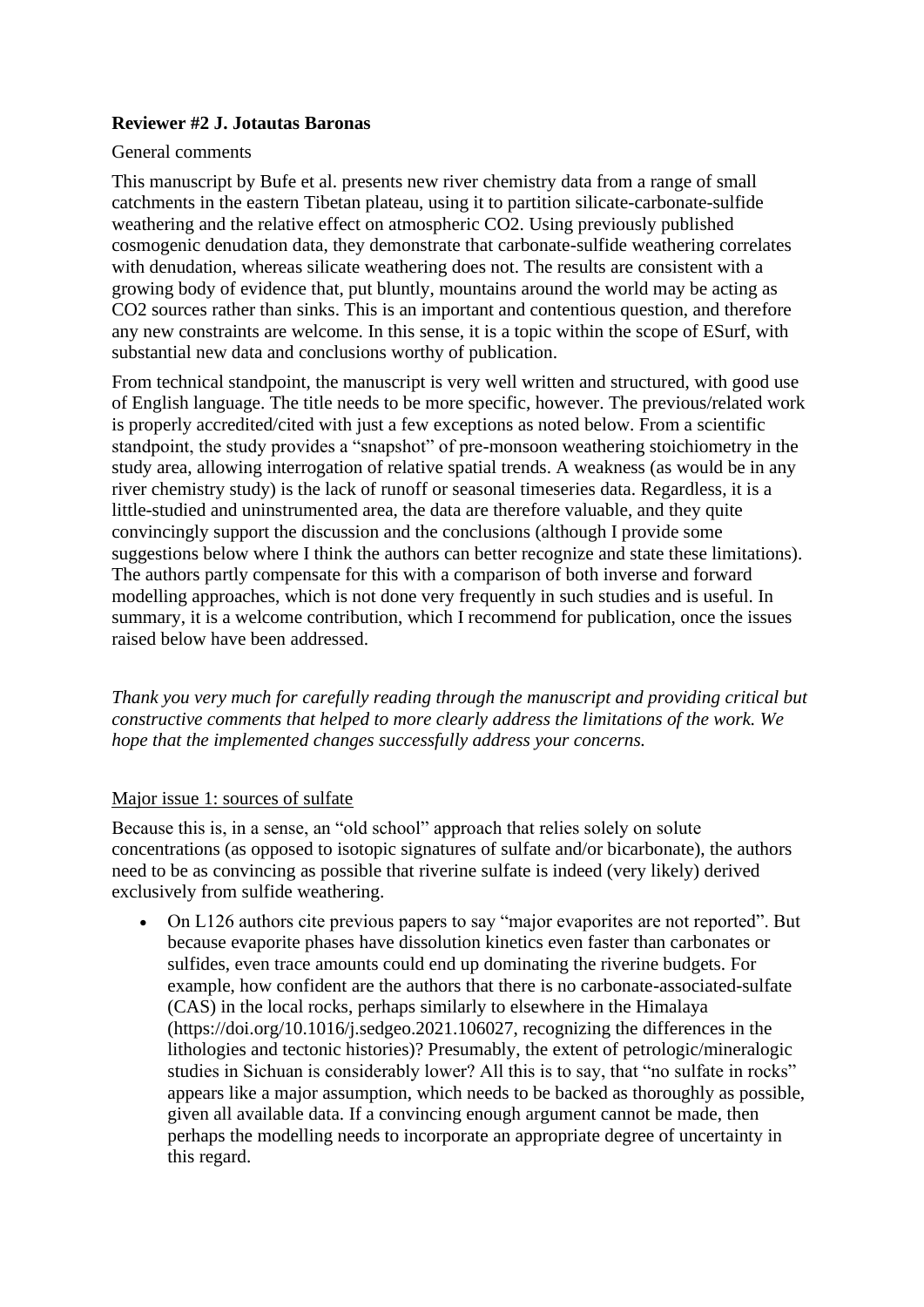*The lack of sulfur isotope data is certainly a limit to the study. That said, a contribution of evaporite salts to the sulfate from weathering of the sedimentary rocks is likely minor:*

- *Except for one sample, chloride concentrations in the samples range between 4-20 µmol/L and are thus well within the range of concentrations expected for atmospheric chloride input of <30 µmol/L [Gaillardet et al., 1999]. Moreover, the ratio of*  $\left[\frac{Ca^{2+}}{Net}\right]$  $\frac{du}{Na^+}$ *concentrations are higher than expected for typical evaporite deposits [Gaillardet et al., 1999].*
- *Chen et al. [2007] analyzed compositions of clastic metasediments around the Danba structural culmination (including the study area) and include both elemental analyses and optical investigation. They do not report evaporite rocks or salt components in the analyzed rock samples.*
- *Jiang et al. [2018] sampled waters in the same area and argued that the contribution of salts is likely minor, because Cl and SO4 are not correlated. We also do not find any relationship between Cl and SO4 in our data.*

*We did not mention carbonate associated sulfates (CAS) (i.e. sulfate that replaces a carbonate in the calcite lattice), because it is a very minor component of carbonates. Modern carbonates have CAS of ~ 0.1 – 1wt%. In the rock record CAS constitutes*  $0 - 0.1$  *wt% of the carbonate [Burdett et al., 1989; Gill et al., 2008]. In all of our samples, the ratio of SO4\_w/C\_Carb is >1 wt% with values of 10 – 80% sulfate for most samples. Thus, the contribution of CAS should not be more than 10% for the samples with the lowest SO<sup>4</sup> and is most likely much less than 1% for most of the samples – and therefore within the uncertainty of our SO4\_w estimate.*

*We modified the section as follows: We assume that evaporites are a minor component of the dissolved solids: (i) Existing petrologic and geochemical studies do not report evaporite deposits in the upper Triassic flysch or in the Paleozoic metamorphic rocks around the Danba Structural culmination [Chen et al., 2007; Jiang et al., 2018], (ii) except for one sample, chloride concentrations range between 4-20 µmol/L and are thus well within the range of concentrations expected for atmospheric chloride input [Gaillardet et al., 1999],*  and (iii) the ratio of  $\int_{N_{\text{c}}/N_{\text{c}}}^{Ca^{2+}}$  $\frac{du}{da^+}$  concentrations are higher than expected for typical evaporite *deposits [Gaillardet et al., 1999; Chen et al., 2007; Jiang et al., 2018].*

• This all relates to another point that the authors make quite prominently. L24: "sulfur oxidation state during prograde metamorphism of pelites in the mid crust could lead to sulfate reduction that is even more complete than in low-grade sediments and provides a larger sulfide source"; L346: "The production of sulfide by thermal reduction of trace marine sulfates embedded in marine sediments becomes efficient at temperatures above ~500 °C (Goldstein and Aizenshtat, 1994), and could be a viable explanation." Doesn't this imply that in the less metamorphosed flysch units there should be unreduced marine sulfate? Perhaps there is a good explanation but currently this seems like a major contradiction with the "no sulfate" assumption.

*We agree that this point was poorly supported and confusing. The idea behind it was that sulfate-rich fluids could have enriched the metamorphic rocks during metamorphism. This idea still raises the question where those fluids come from. In addition, the difference between metamorphic and non-metamorphic erosion-sulfate concentration trends is small at best and indistinguishable at worst because both regressions are within the confidence bands*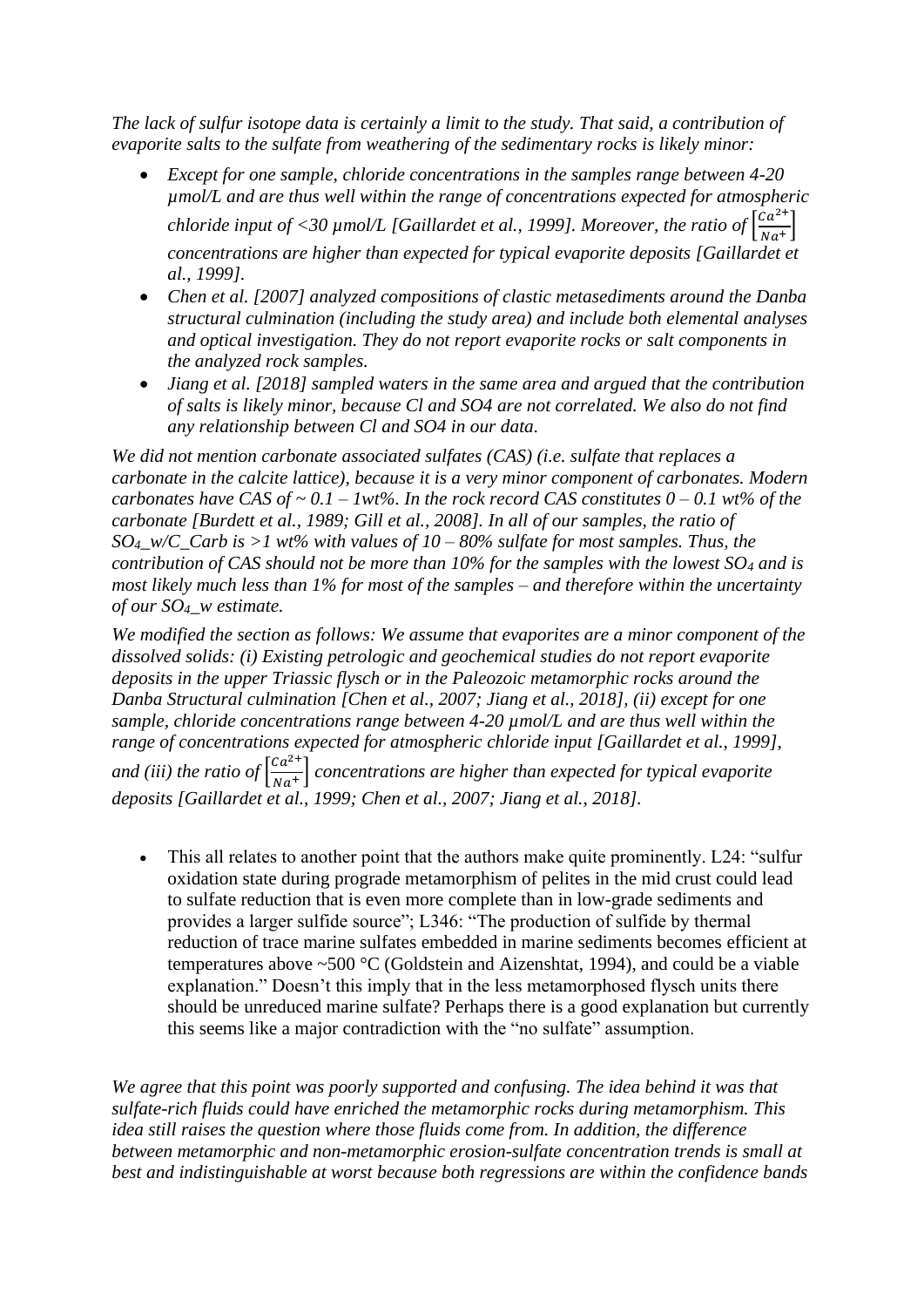*(Fig. 7A in the previous manuscript version). Given the lack of a clear difference in the data and the lack of a satisfying explanation for a source of additional sulfate, we decided to remove this part of the argument and focus on the strong signals contained in the data (the trends in concentrations of carbonate, silicate and sulfide weathering and the differences and similarities between granitoid and metasediments)* 

Major issue 2: discussion of concentrations & geomorphic controls on weathering

• You mention on L97 that precipitation (and therefore probably runoff) rates vary only by a factor 4-5 across the catchments and you therefore disregard them given the much higher variability in denudation. But crucially, your solute concentrations for the most part vary within a factor of 4-5 or so, and therefore could theoretically be strongly modified by differences in runoff among the catchments. Granted, you are careful to avoid any discussion of weathering "fluxes" in your study. But even if you do not explicitly say it, solute concentrations do effectively stand in for fluxes (or rather area-normalized rates) in parts of the discussion. Strictly speaking, only solute ratios (and the model results) are immune to this, whereas, for example, an assertion that absolute rates (fluxes) of pyrite and carbonate weathering increase with D, could be seen as unsupported. However, I do not think that any extrapolation to rates or fluxes (implied or explicit) is unwarranted and it is an important part of the discussion (see below). If we can't discuss solute concentrations, then only Fcarb and Fsulf are left, which is not that much… My suggestions would be to 1) acknowledge a bit better the caveat of the lack of runoff data (and concentration-runoff timeseries, for that matter); and 2) plot the mean annual precipitation rates somewhere to better convince the reader that differences in runoff are not driving the observed differences in concentrations.

*The lack of runoff data is the other key limitation to the study. In order to address this limit,*  we did indeed plot the precipitation rates (Fig. 2b). To further strengthen the argument, we *now include a version of the key data plots in the appendix in which all of the concentrations are multiplied by the precipitation (as the best available proxy for runoff differences). The major patterns described in this manuscript appear insensitive to variations in runoff.* 

*We now add at the end of the results section: "In comparison to the nearly three-orders-ofmagnitude-wide denudation gradient, the mean annual precipitation does not vary widely across the catchments: 82% of the catchments differ by less than a factor of two and 90% by less than a factor of three in precipitation (Table S1). Further, there is no co-variation between precipitation and denudation rate (Fig. 2B, Table S1). Finally, the observed firstorder patterns described above do not change substantially when we estimate weathering fluxes by using mean annual precipitation values as a proxy for runoff (Fig. A5). Therefore, it is unlikely that differences in runoff between catchments strongly affect our data, and we interpret the observed patterns as reflecting the response of the weathering system to changes in denudation fluxes."*

• L302-309 raises and briefly discusses the second major point of this study – that silicate weathering rates appear decoupled from denudation in the study area. I feel it deserves quite a bit more attention (keeping in mind the caveats raised in the previous point). As you note, your findings contradict some of the soil production literature which has observed both a positive and a negative (Ferrier & Kirchner, 2008)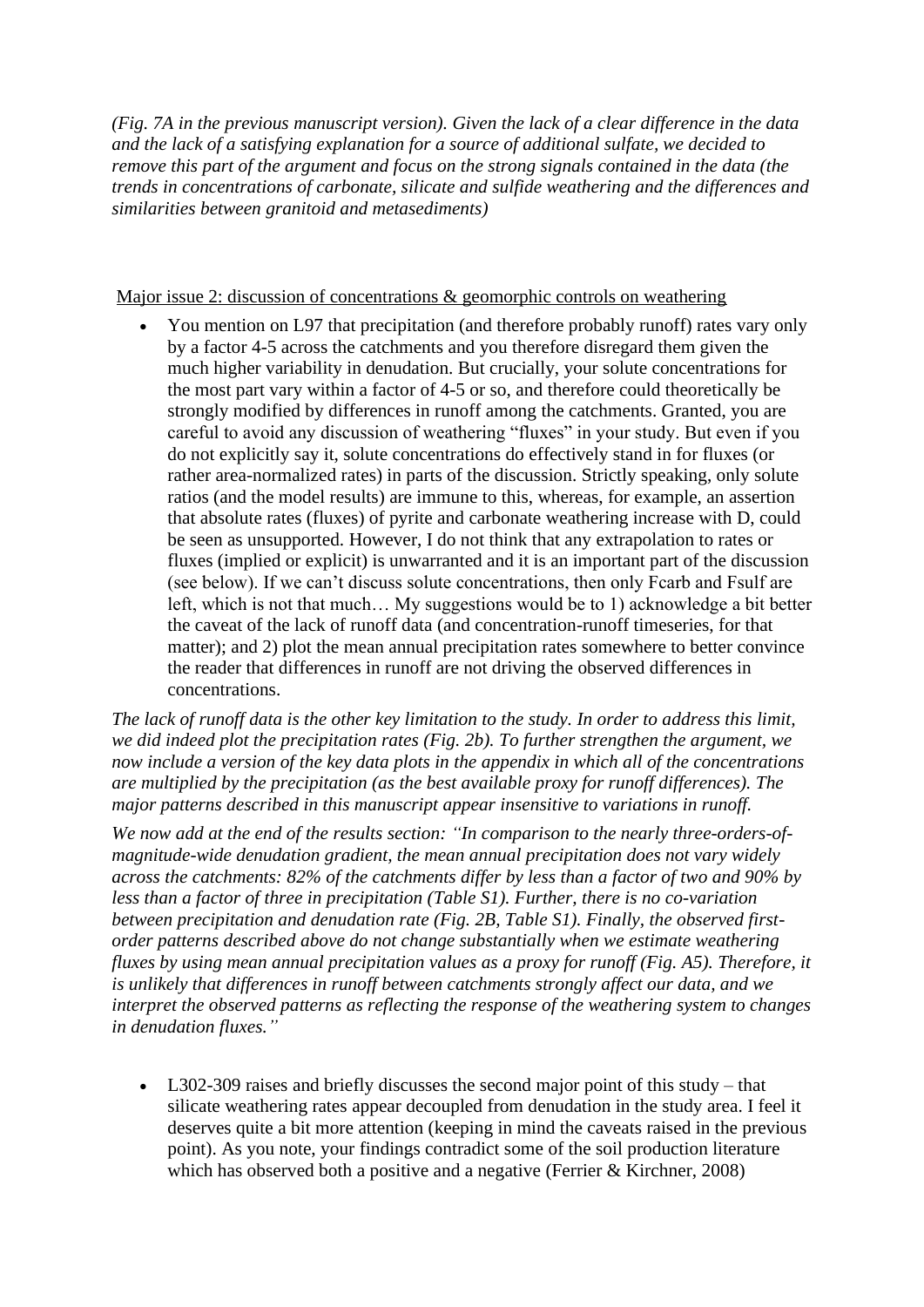relationship between erosion and weathering. Where do your study catchments fall on these global relationships of W vs D (recognizing the large caveats in estimating W here)? What could be the mechanisms decoupling soil-scale from catchment-scale weathering rates?

*A full exploration of this decoupling between soil and water chemistry is beyond the scope of this study. That said, we tried to clarify the note on the potential mechanism behind the disconnect and write: "This disconnect is due, most likely, to the dilution of soil waters by fluids that drain parts of the landscape that are not soil-covered or follow deep pathways through bedrock. For example, mass movements such as landslides that dominate erosion in parts of the study area are expected to alter weathering fluxes [Emberson et al., 2016].*

*As you note, without runoff data, we cannot get the weathering fluxes. We now note that the range of denudation rates is comparable between the soil studies and our study. Further, we estimate silicate weathering fluxes using precipitation rates as a runoff estimate (New Fig. A5).* 

• To enable this more thorough discussion (and more generally), at least a brief (even if anecdotal) description of the geomorphology of the sampled catchments would be very useful. Are there any constraints on the soil / regolith depths? Is erosion landslide-dominated? Are these catchments vegetated or above the tree line? If nothing else, there are DEM data for steepness etc, already probably discussed in Cook et al 2018.

*We added information on relief and slopes as well as position of the tree line to the manuscript.*

# Other points

The title is arguably too broad for the scope of the paper and should include the study location, eg. "… in eastern Tibetan Plateau"

# *Was changed*

• In study site description, please mention which major river basins the studied headwater catchments belong to.

#### *Added*

- Missing literature
	- o Spence & Telmer 2005, GCA (https://linkinghub.elsevier.com/retrieve/pii/S0016703705005946) – one of the seminal "modern" papers outlining the implications of coupled carbontesulfide weathering to atmospheric CO2, as well as the erosional control on it
	- o Kemeny et al 2021, GCA (https://doi.org/10.1016/j.gca.2020.11.009) a thorough study of sulfide-carbonate-silicate weathering across the Nepal Himalayas, with some insights and implications applicable in the context of this manuscript. For example, independently constraining Fsulf for silicates and carbonates, demonstrating that it is higher for carbonates (not explicitly discussed but see their Fig. 7e). They also demonstrate strong seasonal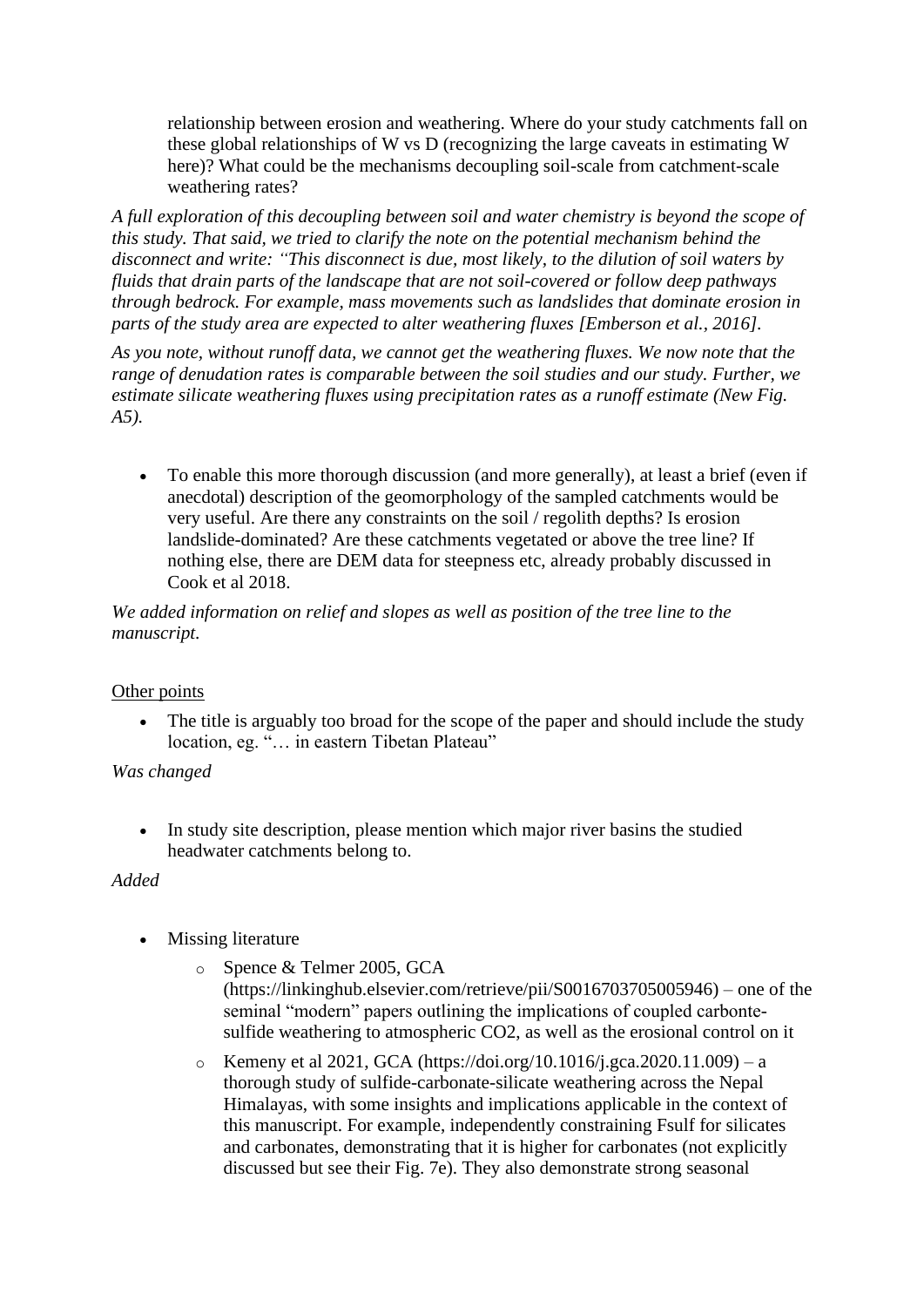variations in overall Fsulf – theoretically a similar dynamic could be expected in Songpan-Ganze.

o Relph et al 2021, EPSL (https://doi.org/10.1016/j.epsl.2021.116957) demonstrating both erosional and lithological control of pyrite weathering rates in the Mekong basin (headwaters draining southeastern Tibetan plateau, not a world away from the study area in this manuscript), see Section 5.5, Fig. S12

# *Added*

• Eq  $19$  – first of all, I believe there is a typo and the subscript of the last parameter should say "sil" as opposed to "carb" (otherwise, there needs to be a full derivation of this equation and an explanation how silicate weathering does not affect atmospheric CO2!  $\eth \ddot{Y}$ <sup> $\sim$ </sup>  $\ddot{S}$ ). Secondly, I think it is important to discuss an assumption behind this formulation, namely that Fsulf is equal for both carbonates and silicates. Is this a reasonable assumption? It seems to me there are a few factors suggesting that perhaps not: 1) carbonates and silicates are often lithologically associated, as you mention in your manuscript and as documented elsewhere (eg CAS); 2) carbonate dissolution kinetics are much faster than silicate kinetics; 3) Kemeny et al. 2021 demonstrating Fsulf being higher for carb compared to sil using an inversion with more degrees of freedom. Therefore, perhaps valuable to explore what happens if this assumption is relaxed, allowing sulfide-carbonate to first consume one of the reactants, only then switching to either sulfide-silicate or carbonic-carbonate weathering (depending on the excess reactant). This would provide an upper limit on potential CO2 release.

# *Yes, there was a typo. Thank you very much for catching that.*

*This (perhaps slightly simplified) formulation does not assume any partitioning of sulfuric acid between silicates and carbonates. Essentially the formulation assumes that, to first order, all that matters is that sulfuric acid consumes alkalinity where it doesn't matter where that alkalinity comes from. The supplement of Torres et al. [2016] explains that framework in detail, and the equation 19 is from that supplement. We added an explicit reference to that supplement.*

# Technical

• L41 – for posterity, should add "over timescales longer than marine carbonate" compensation" or similar.

# *Added*

• L136: typo,  $X = Mg2+$  repeated twice, should probably be Cl-

# *Yes – thanks!*

• L135-150 needs to be worded more clearly. The Monte Carlo component comes out a bit of nowhere. Do I understand correctly that you do the minimization 100,000 times for each set of samples (catchments) with a given silicate lithology? Or separately for each river sample? Should L147 say "[X/Ca]riv"? Do you mean that the squared distances are normalized by variance for each ratio, so that all ratios are weighted equally? What is a "mean input value"? The mean, or "best" a priori estimate of each end-member ratio? Maybe it's best to show the chi-square formula, given there are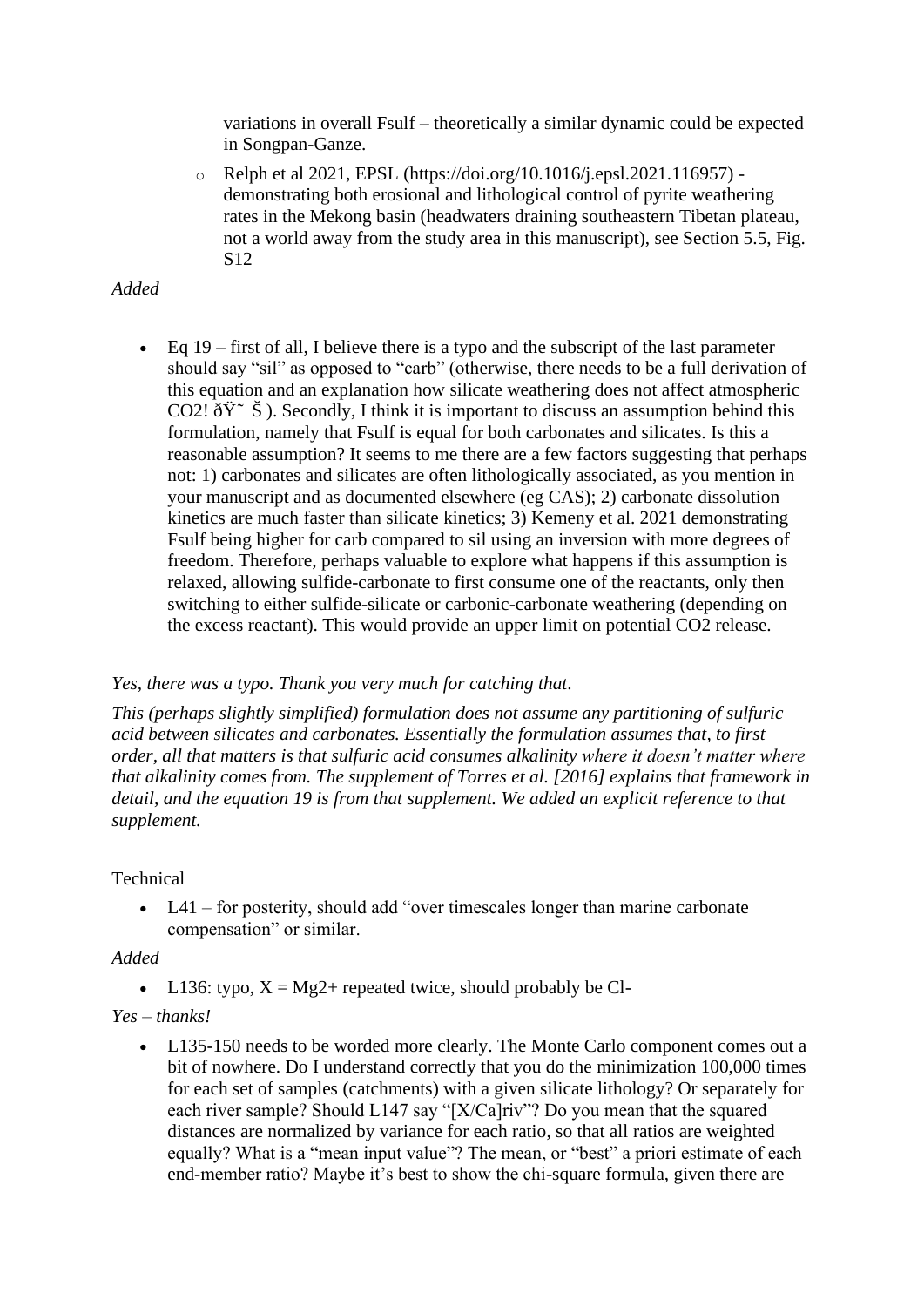two sets of parameters used to calculate it, and it seems this is where the hydrothermal springs are disregarded (as mentioned on L192), if I understand correctly. Also it is unclear how analytical [X/Ca]riv uncertainties are included here. Are some of the modelled values outside of the analytical uncertainty range (which is what by the way)? Are the [X/Ca]riv and [X/Ca]endmember residuals given equal weight in the chi-squared? If so, what's the logic behind it, and why not give the actual measured [X/Ca]riv bigger weight? How many runs pass your criteria in the end, and are used to estimate the overall uncertainty? Are the "best values" selected from a single run with the lowest chi-square, or some average? Please assume that the reader would like to reproduce your procedure exactly, without having to read the previous papers, and write accordingly all the steps (in supplementary/appendix if necessary). I know this technique has been around for decades, but honestly, the actual implementation details are almost always skipped and they always differ slightly. Reproducibility is important.

*This is a fair point and we tried to clarify the section.*

• L172: shouldn't the carbonate stoichiometry be "Ca0.96 Mg0.04", given the preceding sentence? I find it confusing to use a 1:1 calcite/dolomite ratio here and elsewhere.

*Sorry – the notation was confusing. The concentration actually does not assume a stoichiometry – the ratio is taken from*  $\left[\frac{Mg^{2+}}{g^{2+}}\right]$  $\left[\frac{m_g}{c a^{2+}}\right]_{c a r b} = 0.04$ . We changed the notation to

 $\langle Ca_{0.96}, Mg_{0.04}CO_3 \rangle.$ 

• L172: do "square brackets" refer to " $\langle$ )" -- if so, this is not correct, as square brackets are "[]" already used for the dissolved concentrations.

*Yes – that was a typo and was changed to angle brackets*

• Eq 6-7: where do the "riv" values come from? Do they indicate riverine sediment, or somehow dissolved concentrations (in which case this would be very confusing and apparently circular logic)? If sediment, then I strongly suggest using a different subscript.

*The subscript was meant to denote a sampled ratio – in this case the bedrock sample which was obviously very confusing. We now changed all of the subscripts denoting water sample to and all of the bedrock sample to .* 

• Eq 8-11: what does the subscript "spl" refer to?

*We now changed all of the riv subscripts to spl (denoting a water sample)* 

• L306: should say "dilution" rather than "dissolution"?

*Yes - thanks*

• L323: "ref  $62$ " – wrong citation format

*Yes - thanks*

• Fig 3a: point sizes seem all the same in the actual plot

*Thanks - fixed*

• Fig 3b: the title says this is a regression through the bedrock data (which sounds like a fit to all the individual bedrock samples), whereas the caption says these are carbonate-silicate mixing lines. Which one is it?

*fixed*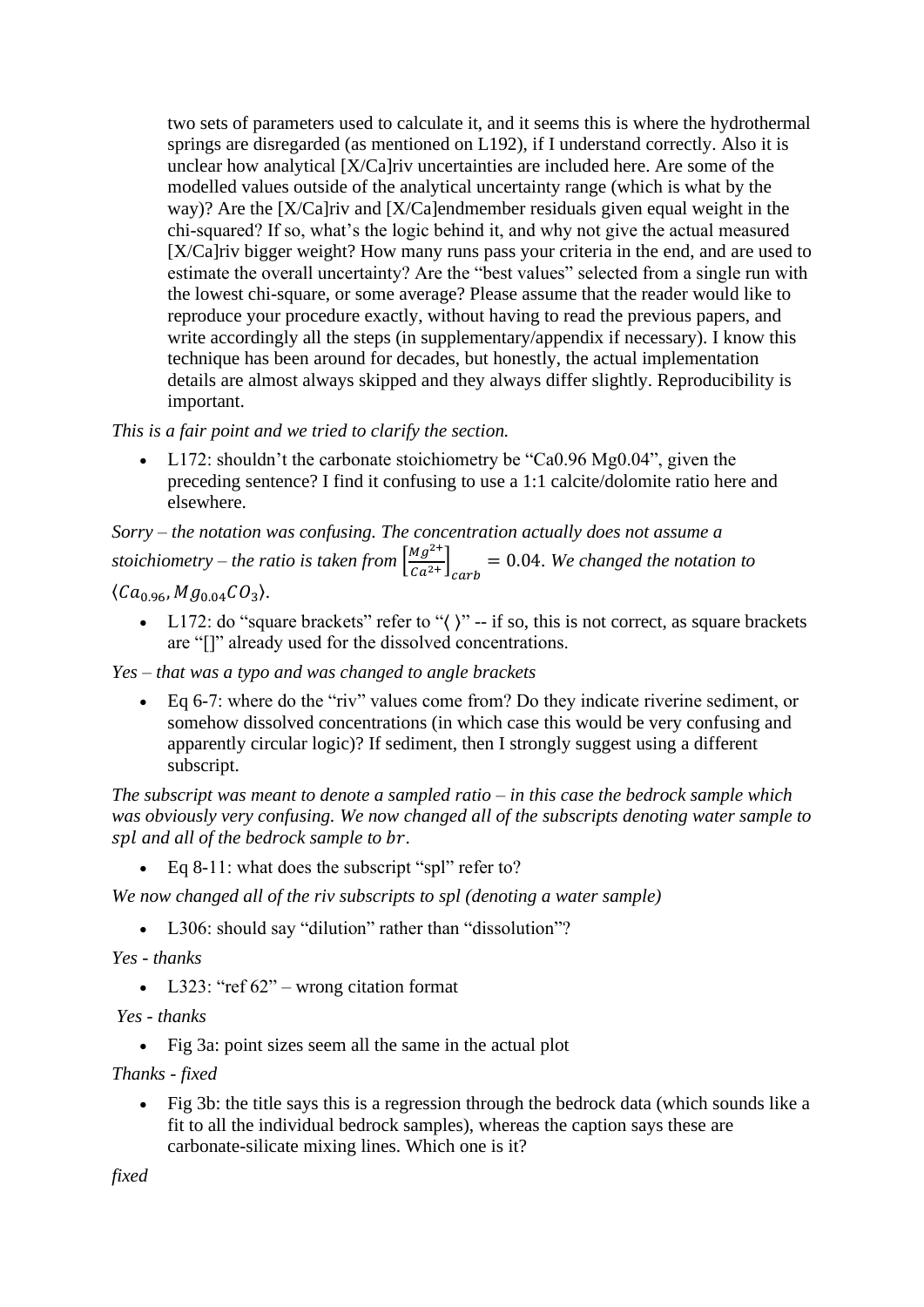• Fig 3c: gray circle must be the carbonate endmember but this is not noted anywhere. It should also be easier to see (more distinct color/symbol)

*fixed*

• Fig A2: should say "lower silicate weathering" at the bottom?

*Yes - fixed*